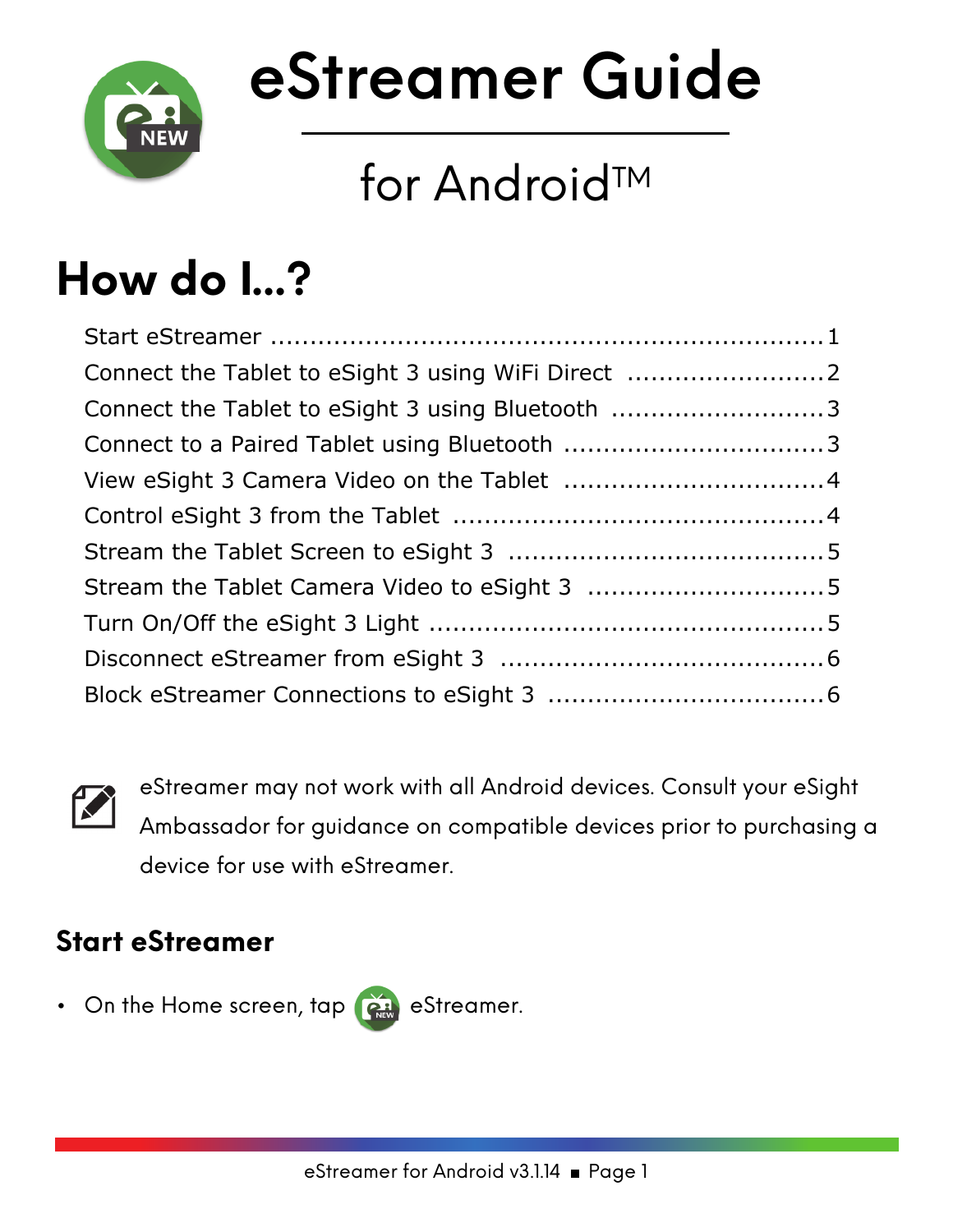### <span id="page-1-0"></span>**Connect the Tablet to eSight 3 using WiFi Direct**



If there's more than one eSight 3 near you, you'll need to know the serial number of your eyewear.

From the eSight Menu, go to the **ABOUT** menu.

- 1. Turn on eSight 3.
- 2. If necessary, turn off Airplane Mode (No Check Mark).
- 3. If necessary, set the WiFi connection on your eyewear to WiFi Direct (**SETUP** > **SYSTEM** > **CONNECT** > **WIFI** > **WIFI DIRECT**).
- 4. In the eSight Menu, go to **SETUP** > **SYSTEM** > **CONNECT** > **ESTREAMER** > **ALLOW** (Check Mark) to permit eStreamer use with your eyewear.
- 5. Start eStreamer.
- 6. If you've recently connected your eyewear to eStreamer using Bluetooth, Tap

 $\{\bigcirc\}$  **Settings** and select **Use Bluetooth** (No Check Mark); otherwise, skip this

step.

- 7. In eStreamer, tap **Tap to Connect**.
- 8. From the list, tap the eyewear to which you want to connect.
- 9. When you see the **ALLOW ESTREAMER?** message in eSight 3, select **YES** to accept the eStreamer connection for the current session or **REMEMBER** to accept all eStreamer connections made from the tablet.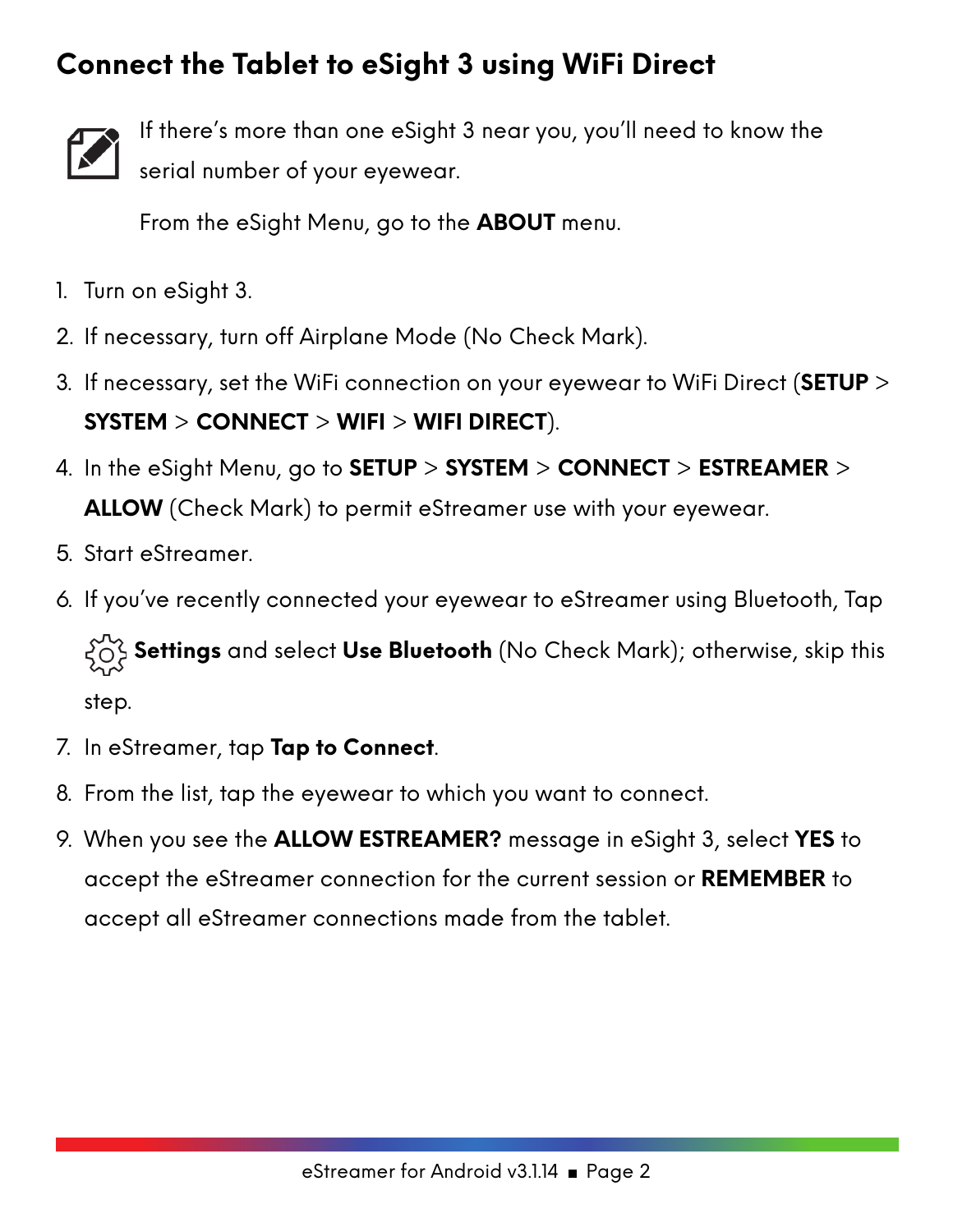# <span id="page-2-0"></span>**Connect the Tablet to eSight 3 using Bluetooth**

- 1. Turn on eSight 3.
- 2. If necessary, turn off Airplane Mode (No Check Mark).
- 3. In the eSight Menu, go to **SETUP** > **SYSTEM** > **CONNECT** > **ESTREAMER** > **ALLOW** (Check Mark) to permit eStreamer use with your eyewear.
- 4. If necessary, turn on the Bluetooth® connection (**SETUP** > **SYSTEM** > **CONNECT** > **BLUETOOTH** > **BLUETOOTH** (Check Mark).
- 5. Select **PAIR NEW DEVICE**.
- 6. Start eStreamer.
- 7. Tap  $\left\{\bigcirc\right\}$  Settings.
- 8. If necessary, tap **Use Bluetooth** (Check Mark).
- 9. In eStreamer, tap **Tap to Connect**.
- 10. From the list, tap the eyewear to which you want to connect.
- 11. Tap **Pair**.

# <span id="page-2-1"></span>**Connect to a Paired Tablet using Bluetooth**

- 1. Turn on eSight 3, and check the following:
	- **AIRPLANE MODE** is OFF.
	- **ESTREAMER** > **ALLOW** is ON.
	- **BLUETOOTH** is ON.
- 2. Start eStreamer, and check **Settings** > **Use Bluetooth** is ON.
- 3. Tap **Tap to Connect**.
- 4. Tap the eyewear to which you want to connect.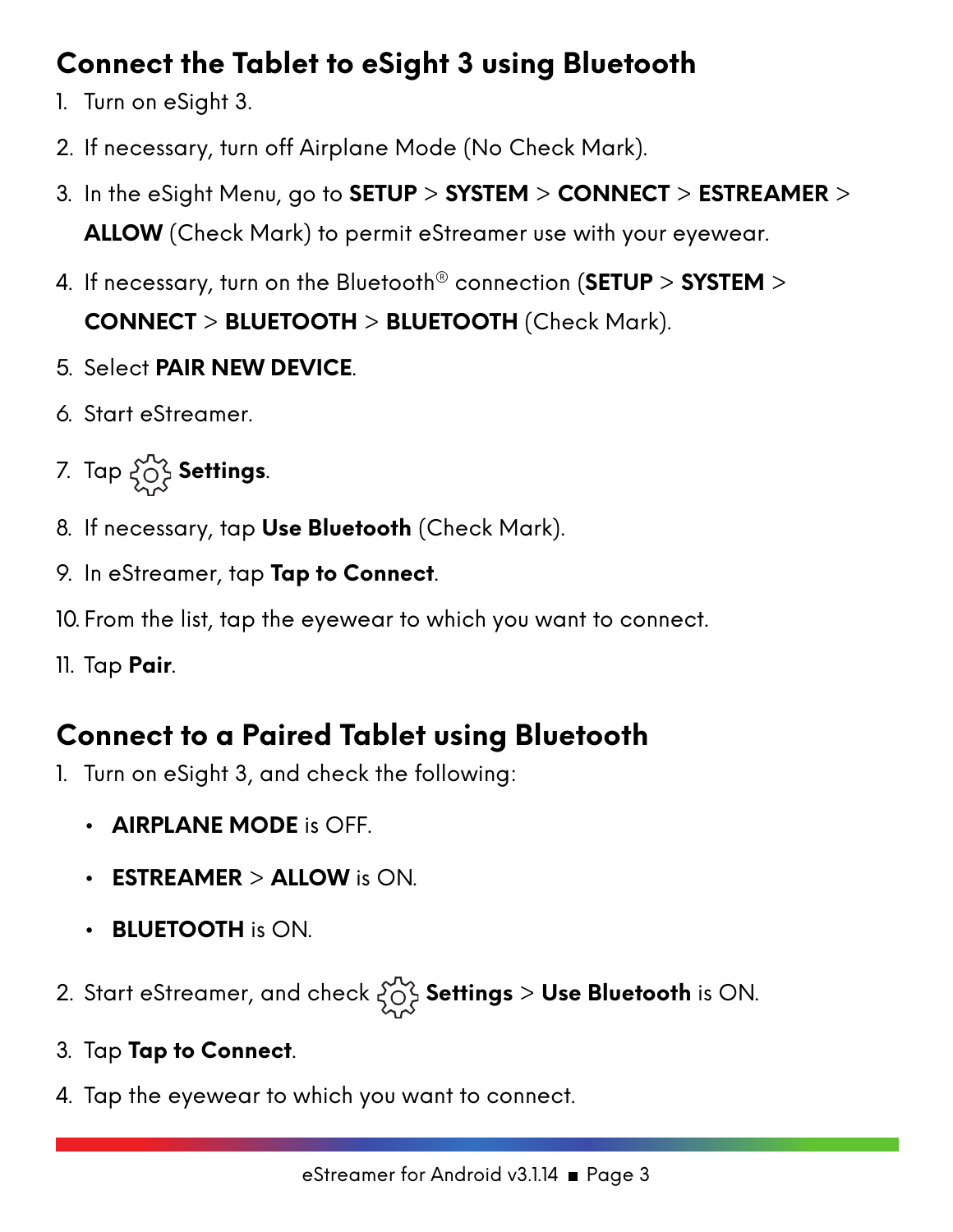# <span id="page-3-0"></span>**View eSight 3 Camera Video on the Tablet**

- 1. Start eStreamer.
- 2. Connect your tablet to eSight 3.
- 3. Tap **Stream In**.

# <span id="page-3-1"></span>**Control eSight 3 from the Tablet**

- 1. View the eSight 3 camera video on the tablet.
- 2. Tap the tablet screen to display the remote control panel.
- 3. Tap the on-screen button.

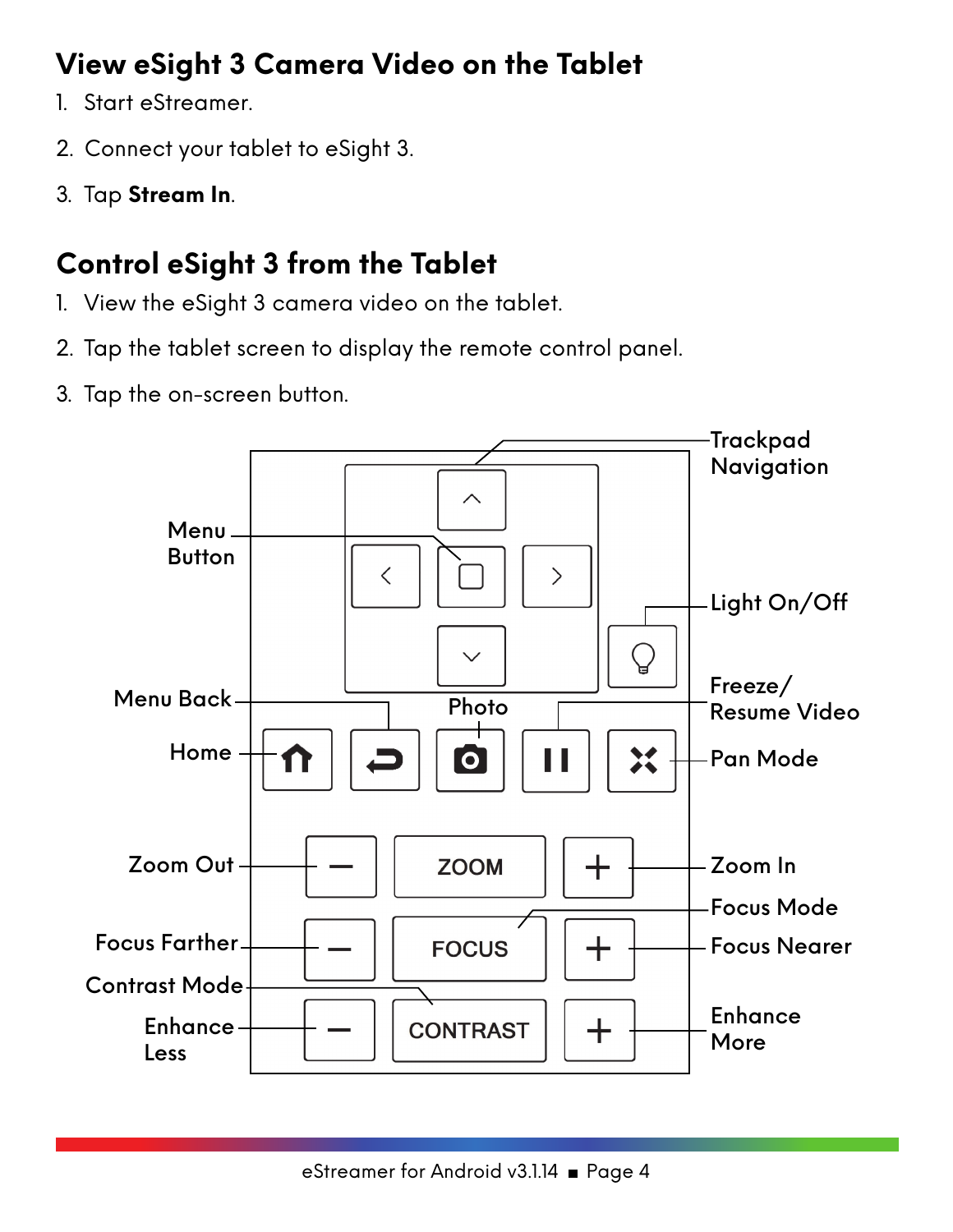### <span id="page-4-0"></span>**Stream the Tablet Screen to eSight 3**



Google Play will not play videos while you are streaming your tablet screen to eSight 3. This protects copyrighted content from being retransmitted.

If you want to watch a movie on the headset, connect your tablet to eSight 3 using the HDMI cable. From the eSight Menu, go to **VIEW** > **HDMI**. For more information, see "Connect HDMI Video Source to eSight 3" in the Software Quick Reference.

- 1. Start eStreamer.
- 2. Connect your tablet to eSight 3.
- 3. Tap **Share Screen**.
- 4. Click **Start Now** to acknowledge the "eStreamer will start capturing everything that's displayed on your screen." message.

#### <span id="page-4-1"></span>**Stream the Tablet Camera Video to eSight 3**

- 1. Start eStreamer.
- 2. Connect your tablet to eSight 3.
- 3. Tap **Share Camera**.

### <span id="page-4-2"></span>**Turn On/Off the eSight 3 Light**

- 1. Start eStreamer.
- 2. Connect your tablet to eSight 3.
- 3. Tap **Settings**.
- 4. Tap **Light ON** or **Light OFF**.



Once you've established the initial connection between your eyewear and your tablet, it's super easy to switch quickly between sharing the tablet camera or screen or viewing eSight 3 camera video — just tap Share Camera, Share Screen, or Stream In.